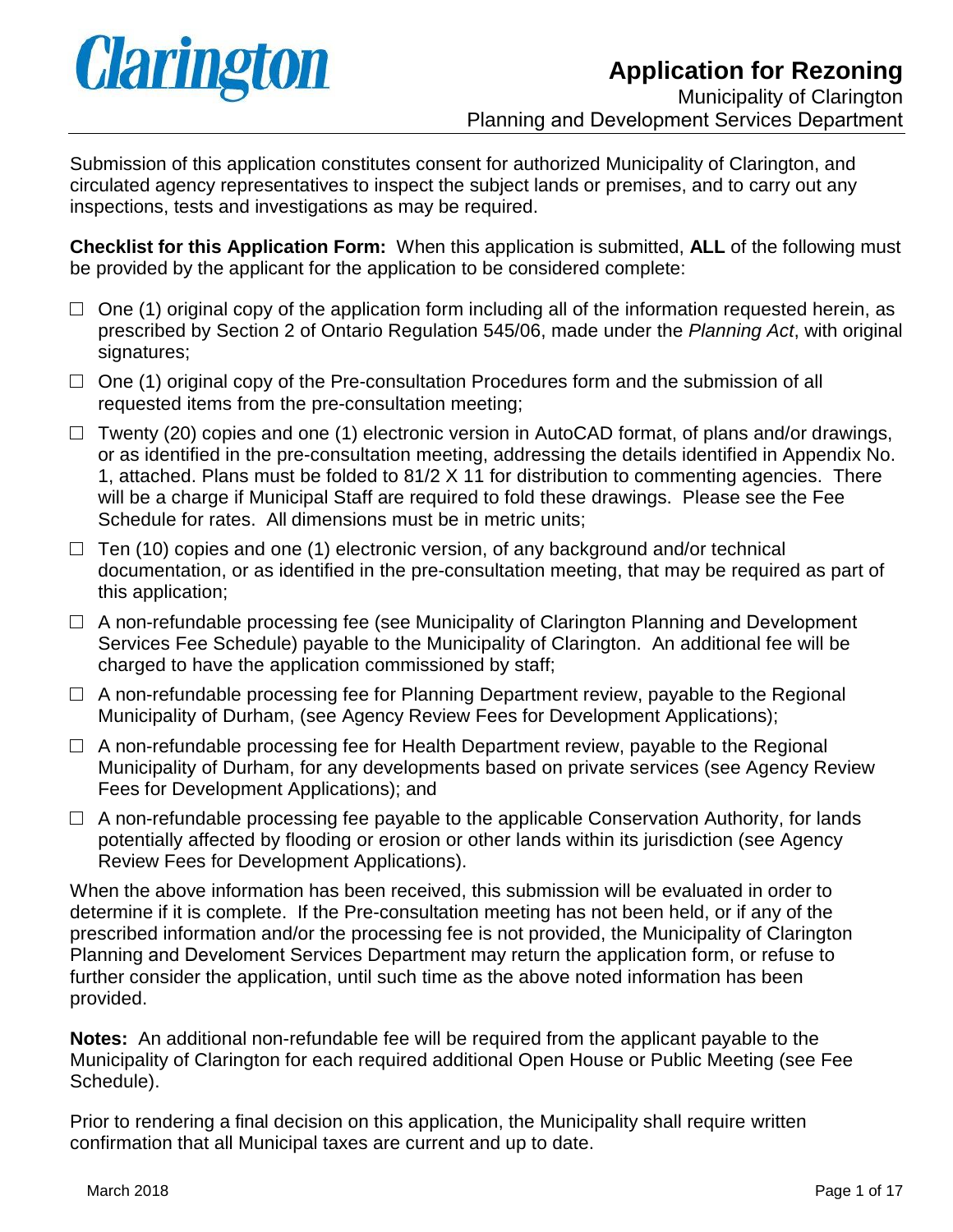

A sign will be required to inform the public of the proposed application on the subject land. The Planning and Development Services Department will advise the applicant of the Public Meeting date and prepare the necessary notice sign text to be erected by the applicant at the applicant's expense.

The application will be circulated to the public bodies that may have an interest. For assistance in completing this form, please contact the Municipality of Clarington Planning and Development Services Department.

Appendix No. 2 illustrates the rezoning application process and is provided for your convenience.

# **Application must be submitted to:**

Planning and Development Services Department Municipality of Clarington 40 Temperance Street, Bowmanville, Ontario, L1C 3A6 Phone: 905-623-3379 Toll Free: 1-800-563-1195 Fax: 905-623-0830 Or email [planning@clarington.net](mailto:planning@clarington.net)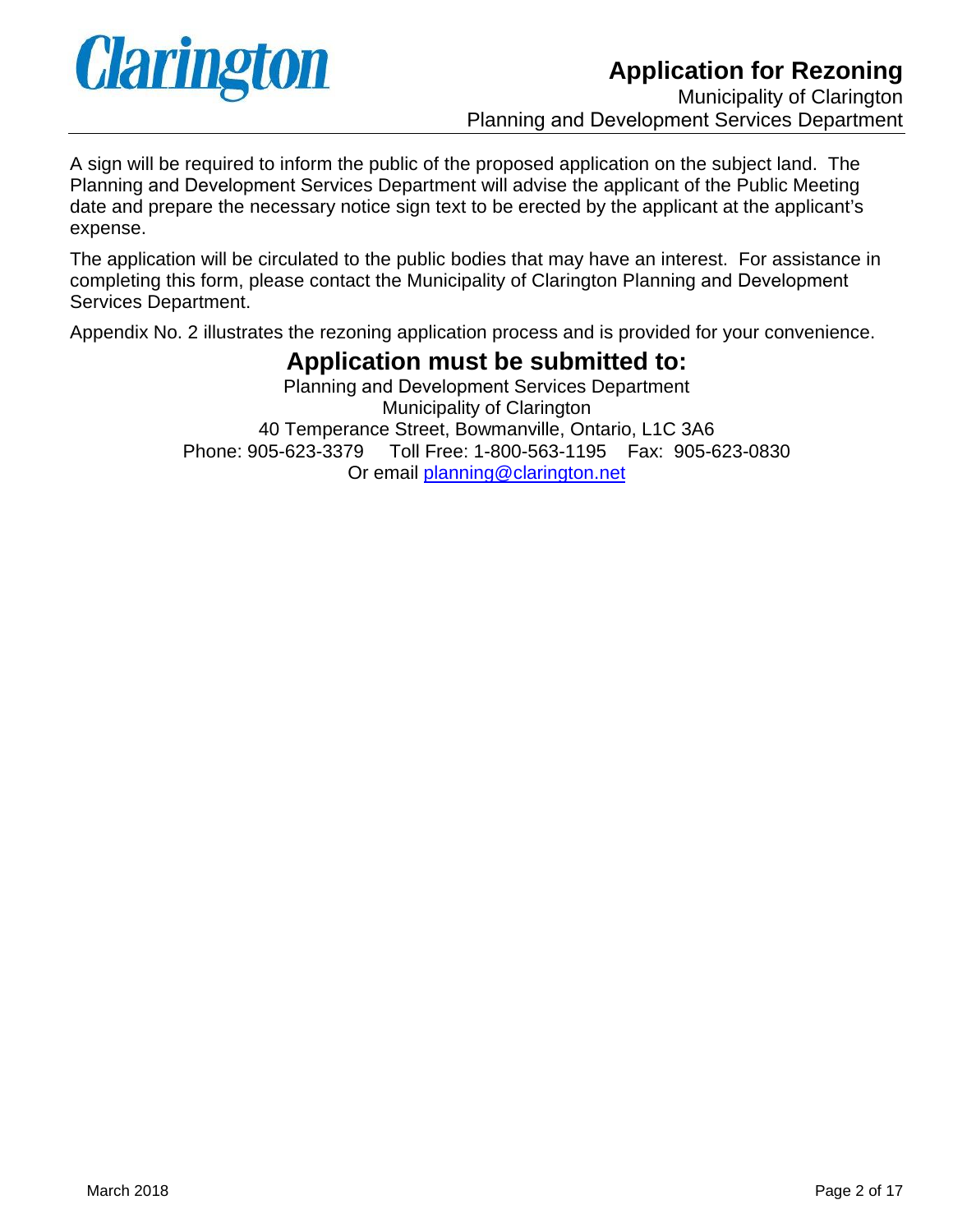

| <b>Application For</b>                               | FOR MUNICIPALITY OF CLARINGTON USE |
|------------------------------------------------------|------------------------------------|
| (Check Appropriate Boxes)                            | <b>ONLY</b>                        |
| <b>Zoning Amendment</b>                              | <b>Related Applications:</b>       |
| Major                                                |                                    |
| Minor                                                | File Number:                       |
| <b>NOTE:</b> Any Minor application may be considered |                                    |
| Major in accordance with Appendix 1.                 |                                    |
| Removal of Holding Symbol                            | Date Received:                     |
| Removal of Environmental Holding Symbol              |                                    |

## **1. Contact Information**

| Registered Owner <sup>1</sup> : | Address: | Home:            |
|---------------------------------|----------|------------------|
|                                 |          | <b>Business:</b> |
|                                 |          | Fax:             |
|                                 |          | Email:           |
| Applicant <sup>2</sup> :        | Address: | Home:            |
|                                 |          | <b>Business:</b> |
|                                 |          | Fax:             |
|                                 |          | Email:           |
| Agent:                          | Address: | Home:            |
|                                 |          | <b>Business:</b> |
|                                 |          | Fax:             |
|                                 |          | Email:           |
| <b>Ontario Land Surveyor:</b>   | Address: | Home:            |
|                                 |          | <b>Business:</b> |
|                                 |          | Fax:             |
|                                 |          | Email:           |

<span id="page-2-0"></span> $<sup>1</sup>$  If there is more than one Owner, please attach a separate page with the required information. If</sup> the owner is a numbered company, give the name and address of principal owner.

<span id="page-2-1"></span><sup>&</sup>lt;sup>2</sup> Owner's authorization is required if the applicant is not the owner (Section 12).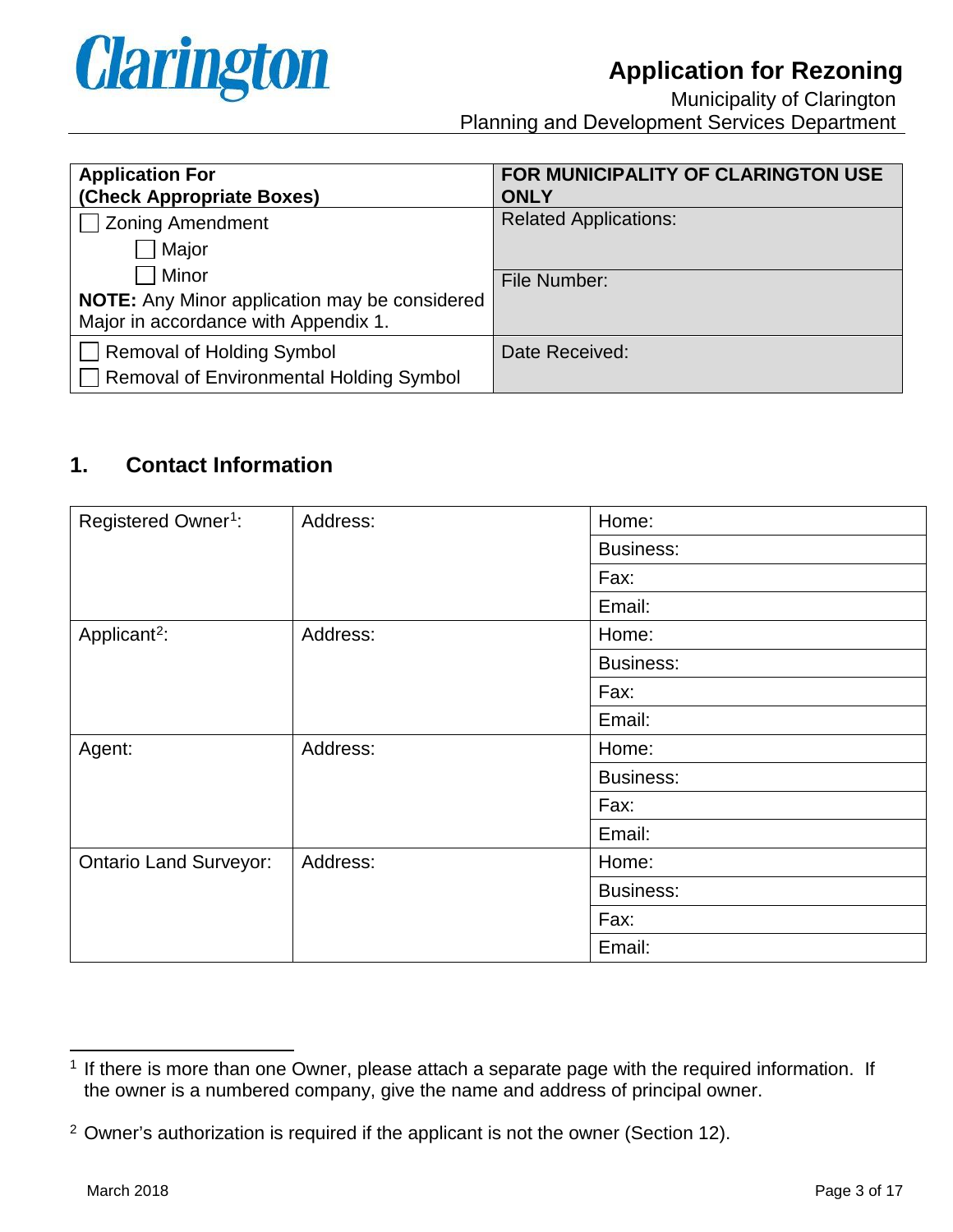

1.1 Names and addresses of any holders of mortgages, charges or other encumbrances:

1.2 Please indicate to whom all correspondence should be sent (one only). This person will act as the Application Coordinator.

| wn |
|----|
|    |

er **D** Applicant **D** Agent

## **2. Location of Subject Land**

| Assessment Roll No.                               | Lot(s) | Concession(s) |                       |                                  | <b>Former Township</b> |
|---------------------------------------------------|--------|---------------|-----------------------|----------------------------------|------------------------|
| Registered Plan No.(s)   Lot(s) / Block(s)        |        |               | Reference Plan No.(s) |                                  | Part Number(s)         |
| Municipal Address (Street No. and Name) Area (ha) |        |               |                       | Depth (m) Frontage (m)   PIN No. |                        |
| Date Property Acquired:                           |        |               |                       |                                  |                        |

### **3. Applications**

3.1 Please indicate whether this land was the subject of any other applications under the *Planning Act*?

| <b>Application</b>                     | <b>Yes</b> | <b>No</b> | File No. | <b>Status</b> |
|----------------------------------------|------------|-----------|----------|---------------|
| Amendment to Local Official Plan       |            |           |          |               |
| Amendment to Regional Official<br>Plan |            |           |          |               |
| Plan of Subdivision / Condominium      |            |           |          |               |
| <b>Zoning Amendment</b>                |            |           |          |               |
| Minister's Zoning Order                |            |           |          |               |
| Consent                                |            |           |          |               |
| Site Plan Approval / Amendment         |            |           |          |               |
| <b>Minor Variance</b>                  |            |           |          |               |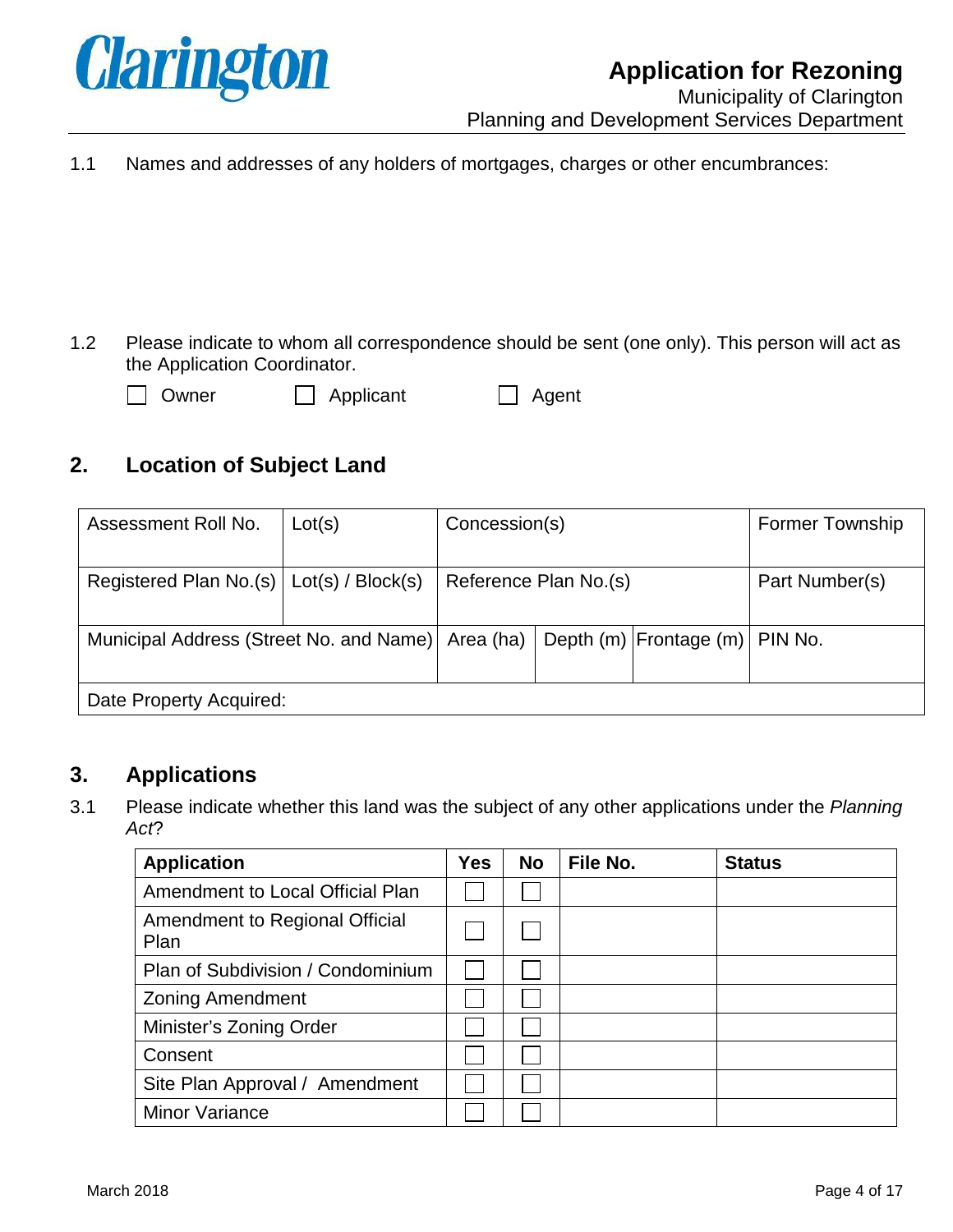

#### **Current Land Use(s)**

- 3.2 What are the uses of the subject land?
- 3.3 Provide the length of time that the uses of the subject land have continued.
- 3.4 Are there any buildings or structures on the subject land? Please add a separate sheet if more than three buildings or structures exist.

| es | N٥<br>I |
|----|---------|
|----|---------|

If **Yes**, please complete the following table.

|                      | <b>Building or Structure</b> |         |         |
|----------------------|------------------------------|---------|---------|
|                      | Bldg. 1                      | Bldg. 2 | Bldg. 3 |
| <b>Type</b>          |                              |         |         |
| Setbacks - Front (m) |                              |         |         |
| Setbacks - Rear (m)  |                              |         |         |
| Setbacks - Side (m)  |                              |         |         |
| Setbacks - Side (m)  |                              |         |         |
| Floor Area $(m^2)$   |                              |         |         |
| Height (m)           |                              |         |         |
| Date of Construction |                              |         |         |

#### **Existing Buildings and Structures**

- 3.5 Please provide the current Official Plan designations and Secondary Plan designations, where applicable and an explanation of how the application conforms to the Official Plan.
- 3.6 Please provide the current Zoning of the subject land.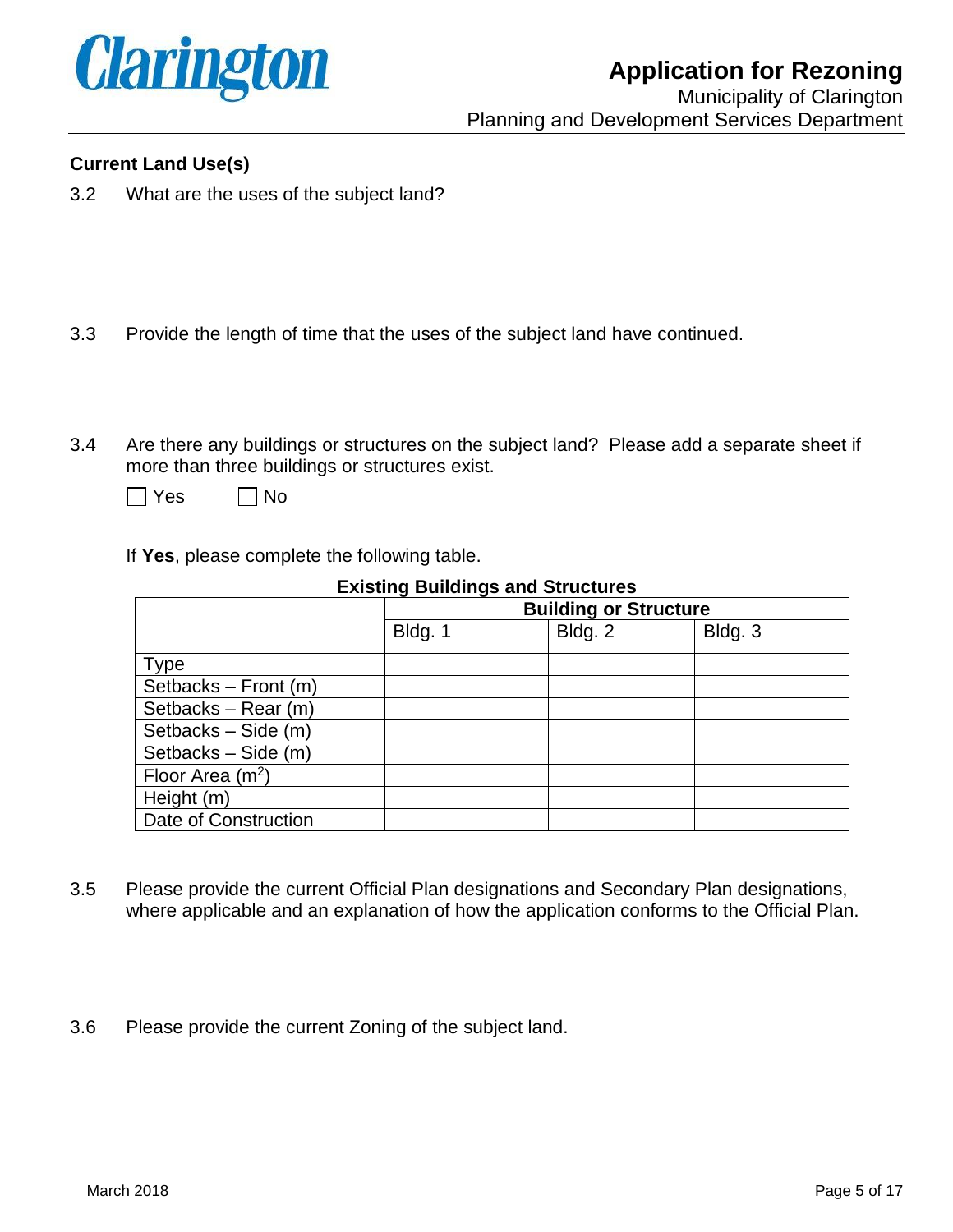

3.7 Is the subject land within an area where the Municipality has predetermined the minimum and/or maximum density requirements or minimum and/or maximum height requirements?

| l Yes | $\Box$ No |
|-------|-----------|
|-------|-----------|

If **Yes**, please indicate these requirements.

3.8 Will the proposed rezoning implement an alteration to the boundary of an area of settlement or implement a new area of settlement?

 $\Box$  Yes  $\Box$  No

If **Yes**, please provide details of the Official Plan/Official Plan amendment that deals with this matter.

3.9 Will the application remove land from an area of employment?

| $\Box$ Yes | $\bigsqcup$ No |
|------------|----------------|
|------------|----------------|

If **Yes**, please provide details of the Official Plan/Official Plan amendment that deals with this matter.

3.10 If the subject land is within an area where zoning with conditions may apply, provide an explanation of how the application conforms to the Official Plan policies relating to zoning with conditions.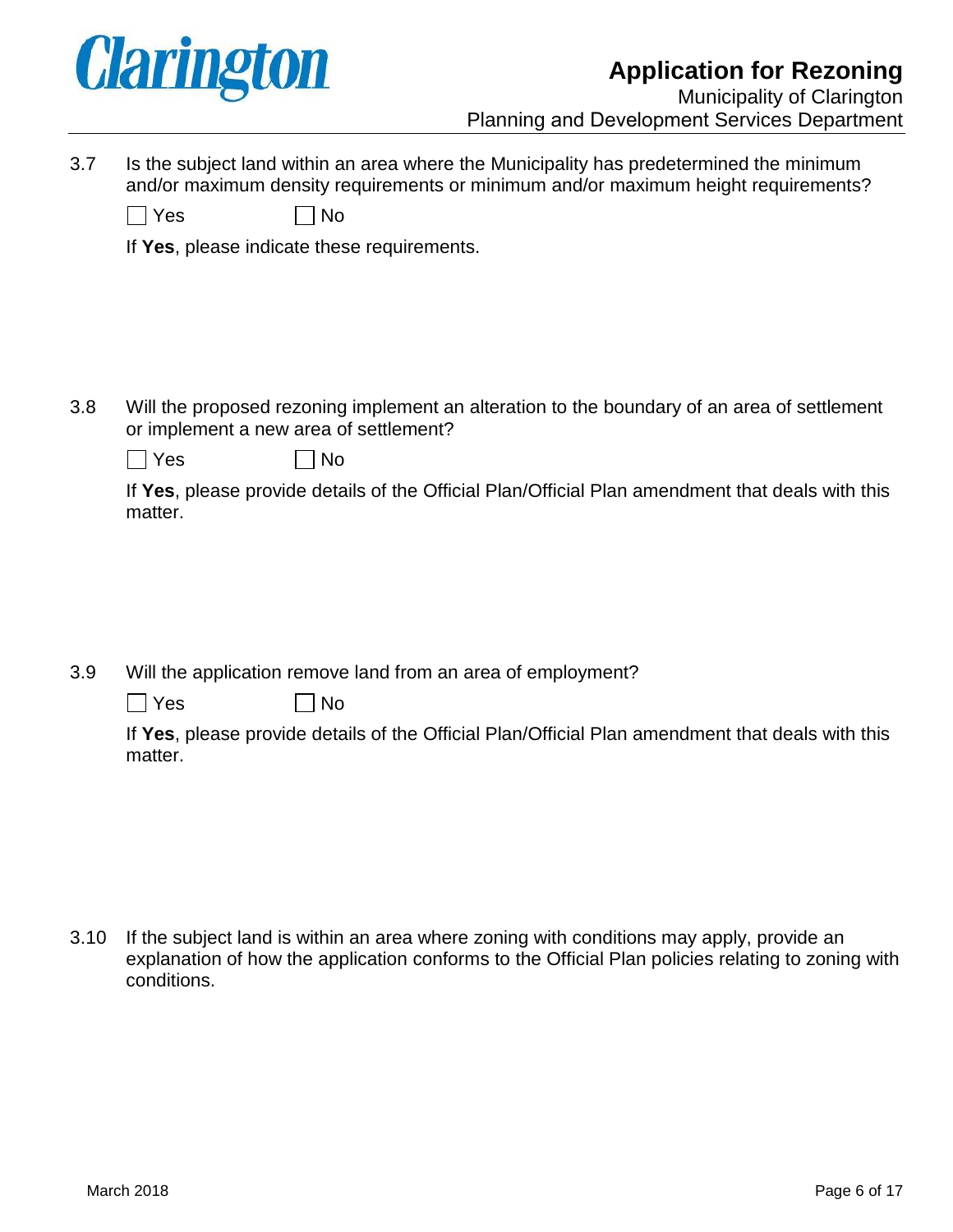

## **4. Proposed Amendment**

- 4.1 Describe the nature, extent and reason for the rezoning requested:
- 4.2 What are the proposed uses of the subject land?
- 4.3 Are any buildings or structures proposed to be built on the subject land? Please add a separate sheet if more than three buildings or structures are proposed.
	- $\Box$  Yes  $\Box$  No

If **Yes**, please complete the following table.

| <u>Froposed Bulldings and Structures</u> |         |                               |         |  |
|------------------------------------------|---------|-------------------------------|---------|--|
|                                          |         | <b>Building or Structures</b> |         |  |
|                                          | Bldg. 1 | Bldg. 2                       | Bldg. 3 |  |
| <b>Type</b>                              |         |                               |         |  |
| Setbacks - Front (m)                     |         |                               |         |  |
| Setbacks - Rear (m)                      |         |                               |         |  |
| Setbacks – Side (m)                      |         |                               |         |  |
| Setbacks - Side (m)                      |         |                               |         |  |
| Floor Area $(m^2)$                       |         |                               |         |  |
| Height (m)                               |         |                               |         |  |

#### **Proposed Buildings and Structures**

## **5. Provincial Policy Statement and Provincial Plans**

N<sub>o</sub>

5.1 Is the proposed amendment to the Zoning By-law consistent with the Provincial Policy Statements issued under subsection 3(1) of the Planning Act?

 $\Box$  Yes  $\Box$  No

5.2 Is the subject land within an area of land designated under any Provincial Plan or Plans (i.e. Oak Ridges Moraine Plan, the Greenbelt Plan or the Growth Plan)?

 $\Box$  Yes  $\Box$  No

If **Yes**, does the proposed amendment conform to or does not conflict with the Provincial Plan or Plans?

|  | <b>Yes</b> |  |
|--|------------|--|
|  |            |  |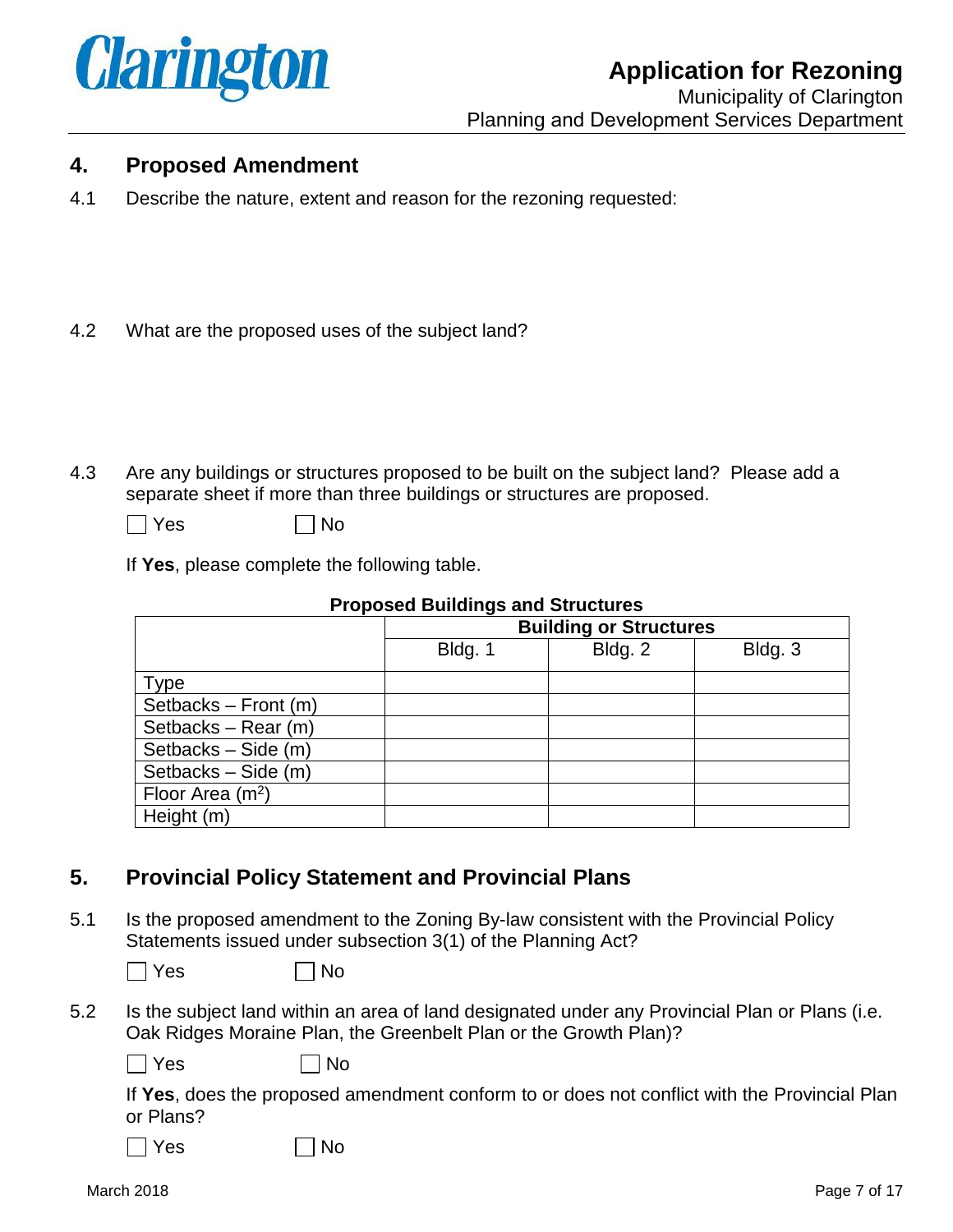

#### **6. Servicing**

6.1 Indicate below the existing and proposed type of servicing. Any servicing information/reports required, are to be attached.

|                            | <b>Existing</b>                                                         | <b>Proposed</b>                                                         |
|----------------------------|-------------------------------------------------------------------------|-------------------------------------------------------------------------|
| <b>Water Supply System</b> | Municipal piped water system<br>Individual wells<br>Other, describe:    | Municipal piped water system<br>Individual wells<br>Other, describe:    |
| Sewage Disposal System     | Municipal sewage system<br>Individual septic system<br>Other, describe: | Municipal sewage system<br>Individual septic system<br>Other, describe: |
| <b>Stormwater Drainage</b> | Storm sewers<br>Ditches/swales<br>Other, describe:                      | Storm sewers<br>Ditches/swales<br>Other, describe:                      |

6.2 Both a **servicing options report** and a **hydrogeological report** are required if the proposed amendment would permit development on privately owned and operated individual or communal septic systems, and **more than 4,500 litres of effluent** would be produced per day as a result of the development being completed.

#### **7. Access**

7.1 Please indicate the method of access to the subject land.

Provincial Highway Regional Road Municipal Road, maintained:<br>  $\Box$  All Year  $\Box$  Seasonally Right-of-Way  $\Box$  By Water

7.2 If access to the subject land will be by water only, please indicate the parking and docking facilities to be used and the approximate distance of these facilities from the subject land and the nearest public road.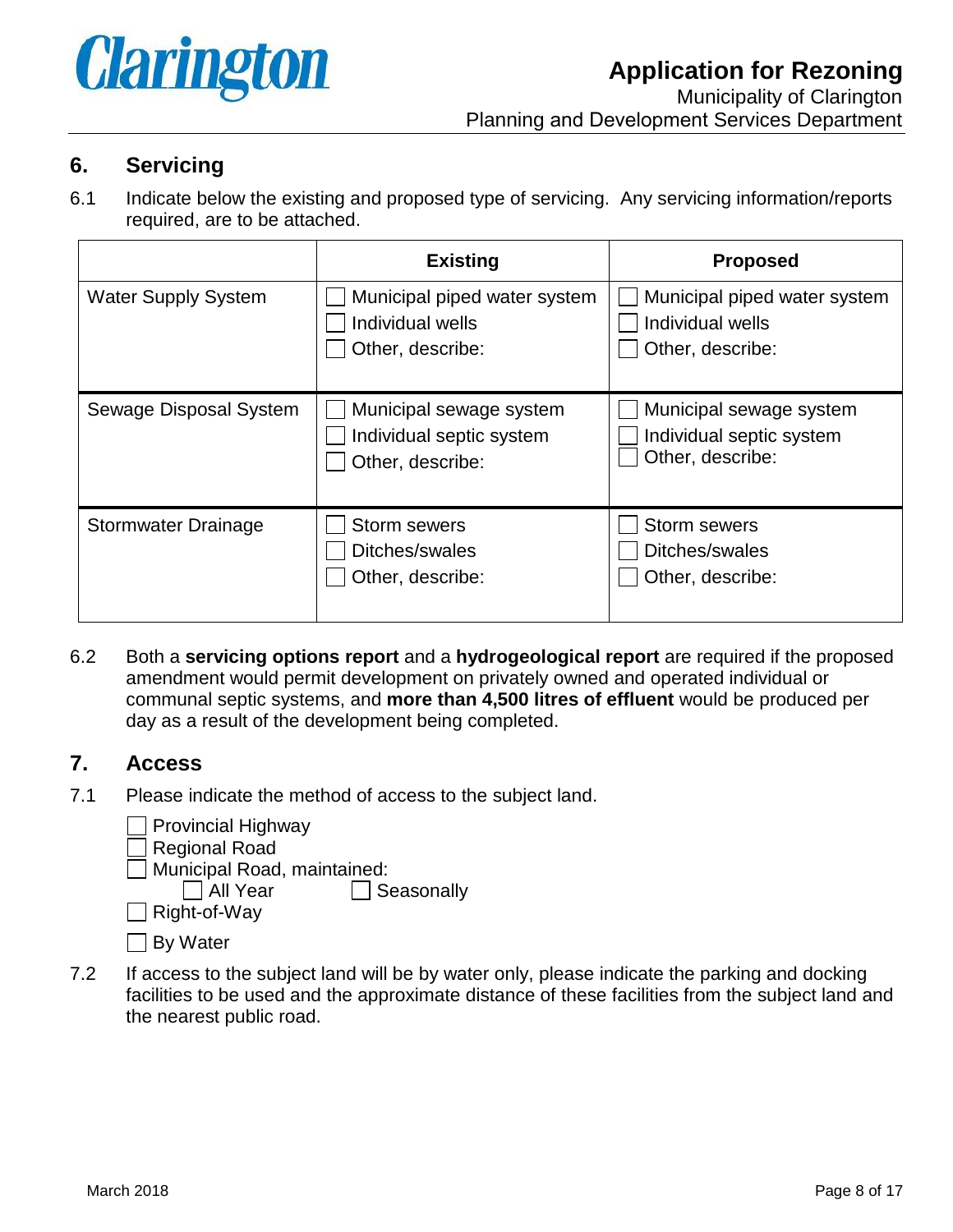

## **8. Minimum Distance Separation from Existing Livestock Facilities:**

8.1 Minimum Distance Separation is applied to lands being considered for non-agricultural designations. Is there a livestock barn or manure storage facility located within 1,000 metres (3,280 feet) for a Type A land use<sup>1</sup> and 2,000 metres (6,561 feet) for a Type B land use<sup>2</sup> of the boundary of the subject land?



If **Yes,** please complete the "Minimum Distance Separation – Data Sheet" attached to this application.

#### **<sup>1</sup> Type A Land Uses 2Type B Land Uses**

Industrial Residential subdivisions Agricultural-related Multiple residential Recreational–low intensity Rural residential cluster Residential dwelling on an existing lot **Institutional** Creation of up to three lots Recreational–high intensity

**Commercial** Expansion of a settlement area

#### **9.Other Information**

9.1 Is there any other information that may be useful to the Municipality or public bodies reviewing this planning document (e.g. efforts made to resolve outstanding objections or concerns)? If so, explain on a separate page and attach. Is a separate page attached?

 $\Box$  Yes  $\Box$  No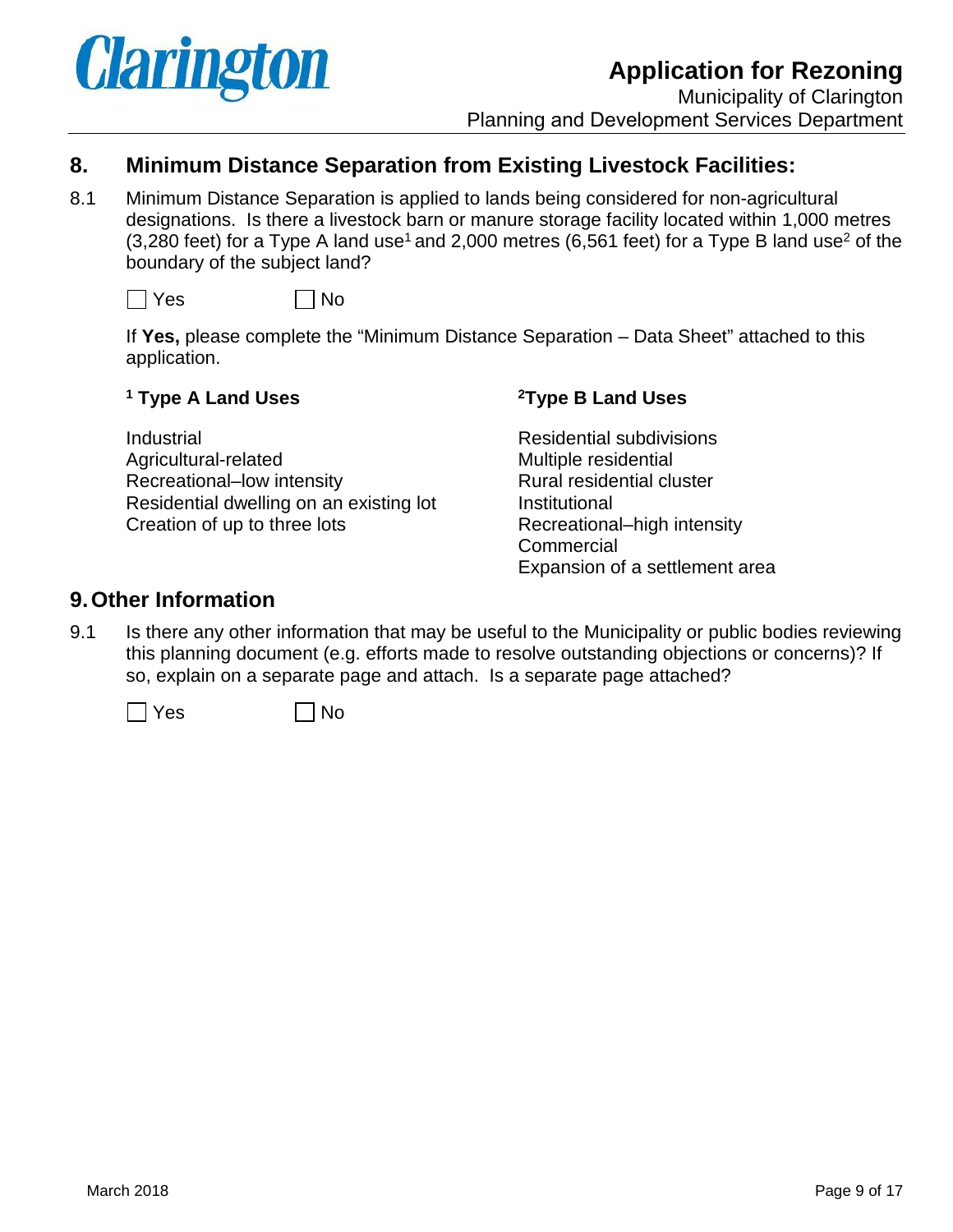

## **10. Affidavit**

The following affidavit must be completed prior to submitting this application.

| <u> 1980 - Andrea Brasil, amerikan basar basal dan berasal dan berasal dalam basal dalam basal dan berasal dalam</u> |                                                                                                                                                                                                                                                                                            |
|----------------------------------------------------------------------------------------------------------------------|--------------------------------------------------------------------------------------------------------------------------------------------------------------------------------------------------------------------------------------------------------------------------------------------|
|                                                                                                                      | of the set of the set of the set of the set of the set of the set of the set of the set of the set of the set of the set of the set of the set of the set of the set of the set of the set of the set of the set of the set of                                                             |
|                                                                                                                      |                                                                                                                                                                                                                                                                                            |
| of "The Canada Evidence Act".                                                                                        | solemnly declare that the information contained in this application, attachments and<br>accompanying reports are true, and I make this solemn declaration conscientiously believing it<br>to be true and knowing that it is the same force and effect as if made under oath, and by virtue |
|                                                                                                                      |                                                                                                                                                                                                                                                                                            |
|                                                                                                                      |                                                                                                                                                                                                                                                                                            |
|                                                                                                                      |                                                                                                                                                                                                                                                                                            |
|                                                                                                                      |                                                                                                                                                                                                                                                                                            |
|                                                                                                                      |                                                                                                                                                                                                                                                                                            |
|                                                                                                                      |                                                                                                                                                                                                                                                                                            |
|                                                                                                                      |                                                                                                                                                                                                                                                                                            |
| <b>Commissioner of Oaths</b>                                                                                         | Applicant                                                                                                                                                                                                                                                                                  |

#### **11. Authorization**

If the applicant is not the owner of the land that is the subject of this application, the written authorization of the owner (or the written authorization of each owner, in the case of shared ownership) that the applicant is authorized to make the application **must be attached**, or in the case of a single owner, the authorization set out below must be completed by the owner. **Please print**.

|                                                                    | am the registered owner of the                                                                                                                                                                                                         |
|--------------------------------------------------------------------|----------------------------------------------------------------------------------------------------------------------------------------------------------------------------------------------------------------------------------------|
| land that is the subject of this planning document and I authorize |                                                                                                                                                                                                                                        |
|                                                                    | to make this application on my<br>behalf and for the purpose of the Municipal Freedom of Information and Protection of Privacy<br>Act to provide any of my personal information that will be included in this application or collected |
| during the processing of the application.                          |                                                                                                                                                                                                                                        |
| Date                                                               | Signature of Owner                                                                                                                                                                                                                     |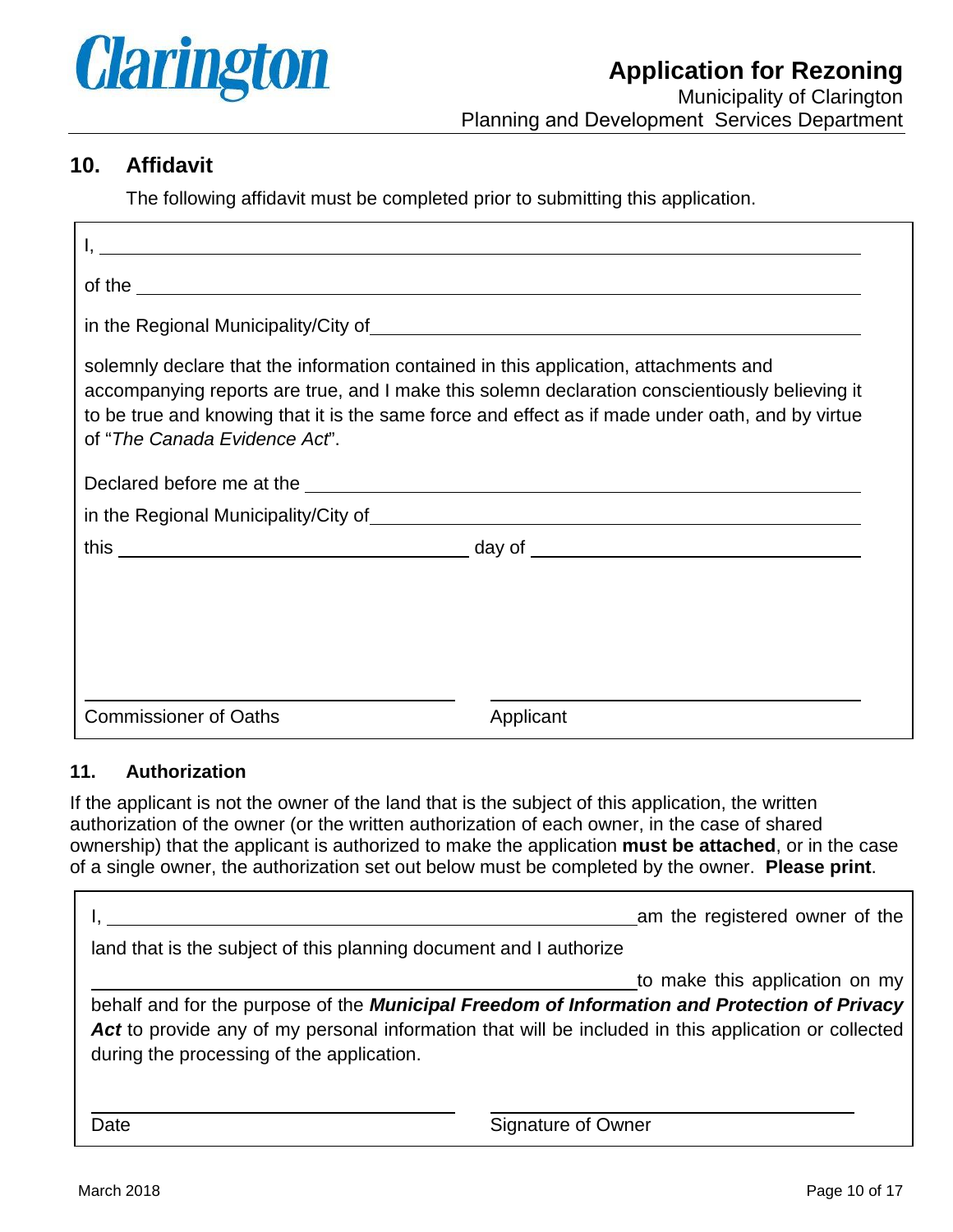

### **12. Consent of Owner**

Complete the consent of the owner concerning personal information set out below (or the written authorization of each owner in the case of shared ownership).

I,

am the registered owner of the land that is the subject of this application for approval of this planning document and, for the purpose of the *Freedom of Information and Protection of*  **Privacy Act**, I authorize and consent to the use by or the disclosure to any person or public body of any personal information that is collected under the authority of the *Planning Act* for the purposes of processing this application. I also agree to allow the Municipality, its employees and agents to enter upon the subject property for the purposes of conducting survey, inspection and tests that may be necessary to the application.

Date **Signature of Owner** 

#### **13. Acknowledgement of the Owner for Local Planning Appeal Tribunal Appeals**

The Owner acknowledges and agrees, in the event Council approves the application and it is appealed to the Local Planning Appeal Tribunal (LPAT) by a third party, that they will reimburse the Municipality for any municipal cost and disbursements for outside legal counsel and external consultants and for preparation and attendance at an LPAT hearing, where the Municipality is requested to actively defend the decision of Council on a third party appeal.

Date **Signature of Owner**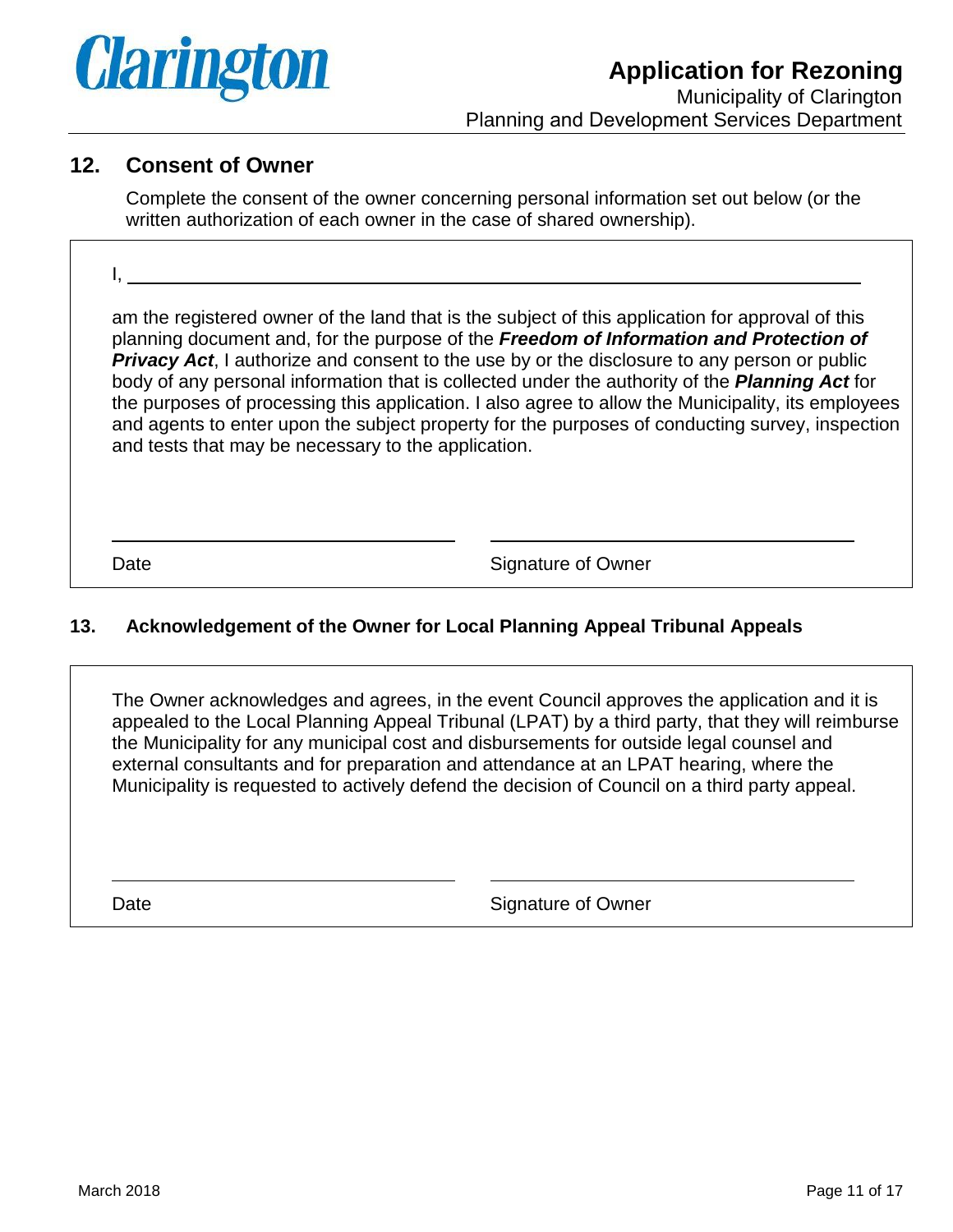

Municipality of Clarington Planning and Development Services Department

## **Site Screening Questionnaire**

This questionnaire must be completed for all Proposed Draft Plan of Subdivision applications, unless a Phase 1 Environmental Site Assessment (ESA) is provided in accordance with the Ministry of Environment's "Guideline for Use at Contaminated Sites in Ontario".

| 1   |    | <b>Location of Subject Lands</b>                                                                                                                                                           |  |               |           |  |  |  |
|-----|----|--------------------------------------------------------------------------------------------------------------------------------------------------------------------------------------------|--|---------------|-----------|--|--|--|
|     |    |                                                                                                                                                                                            |  |               |           |  |  |  |
|     |    | Former Town, Village or Township: ________                                                                                                                                                 |  |               |           |  |  |  |
| 1.1 |    | Is the application on lands or adjacent to lands that were previously used for the following:                                                                                              |  |               |           |  |  |  |
|     |    | a) Industrial uses?                                                                                                                                                                        |  | Yes           | <b>No</b> |  |  |  |
|     |    | b) Commercial uses where there is a potential for site<br>contamination (e.g., a gas station or a dry cleaning plan)?                                                                      |  | Yes           | <b>No</b> |  |  |  |
|     |    | c) Lands where filling has occurred?                                                                                                                                                       |  | Yes           | <b>No</b> |  |  |  |
|     | d) | Lands where there may have been underground storage<br>tanks or buried waste on the property?                                                                                              |  | $\exists$ Yes | <b>No</b> |  |  |  |
|     |    | e) Lands that have been used as an orchard, and where<br>cyanide products may have been used as pesticides?                                                                                |  | Yes           | <b>No</b> |  |  |  |
|     | f  | Lands or adjacent to lands that have been used as a<br>weapons fire range?                                                                                                                 |  | Yes           | <b>No</b> |  |  |  |
| 1.2 |    | Is the nearest boundary of the application within 500 metres<br>(1,640 feet) of the fill area of an operating or former landfill or<br>dump?                                               |  | Yes           | <b>No</b> |  |  |  |
| 1.3 |    | Are there any existing or previously existing buildings and/or<br>building materials remaining on site, which are potentially<br>hazardous to public health (e.g., asbestos, PCB's, etc.)? |  | Yes           | <b>No</b> |  |  |  |
| 1.4 |    | Is there any reason to believe that the lands may have been<br>contaminated based on previous land use?                                                                                    |  | Yes           | <b>No</b> |  |  |  |

**If the answer to any of Questions 1.1 through 1.4 was YES, a Phase 1 Environmental Site Assessment, in accordance with the Ministry of Environment's** *Guideline for Use at Contaminated Site in Ontario,* **is required. Please submit two copies with your application. A Phase 1 ESA may subsequently determine that the site is suitable for the proposed use or may recommend the preparation of a Phase 2 ESA.**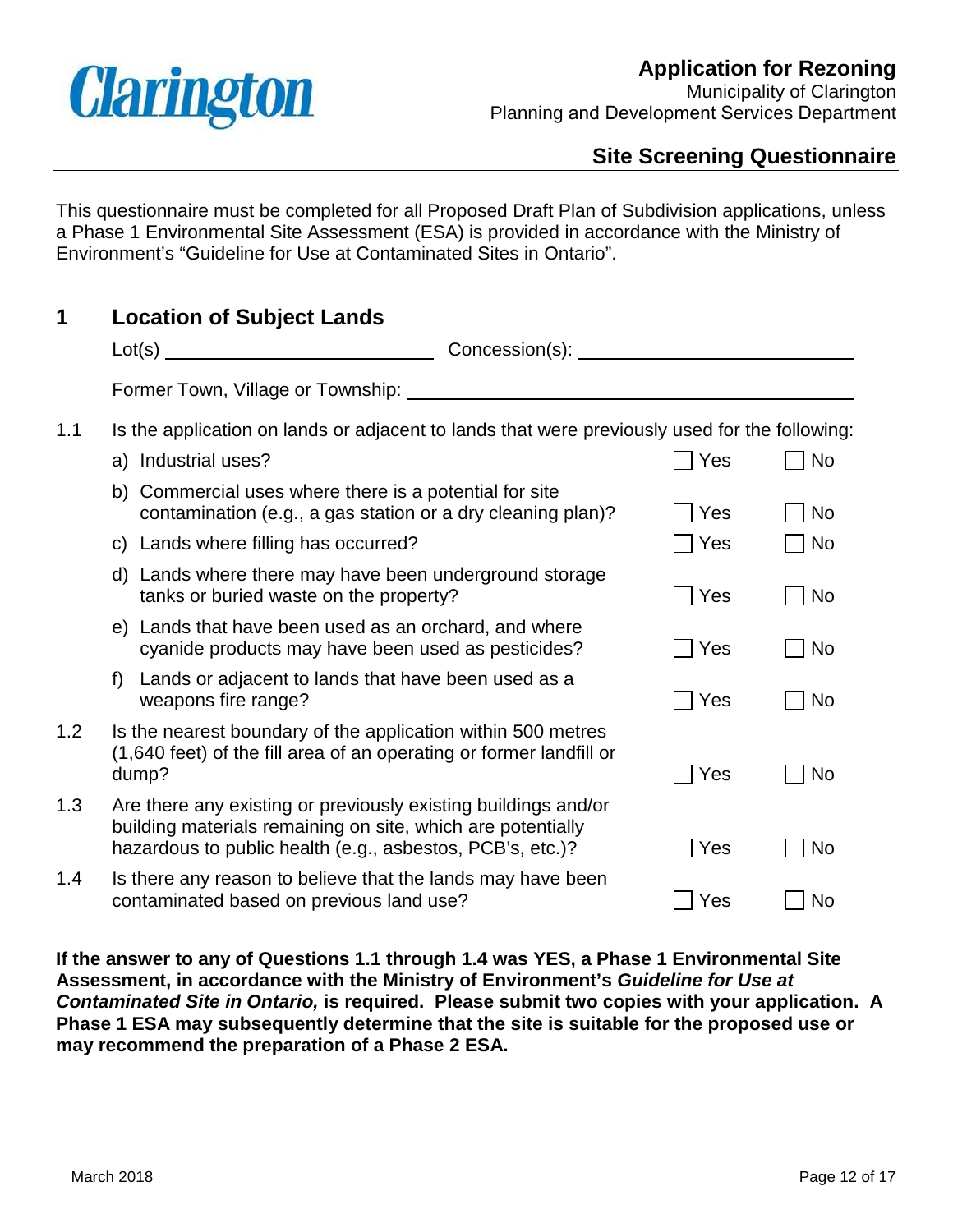

Municipality of Clarington Planning and Development Services Department

## **Site Screening Questionnaire**

1.5 Has an Environmental Site Assessment been prepared for this site within the last 5 years, or is an Environmental Site Assessment currently being prepared for this site?  $\Box$  Yes  $\Box$  No

(If YES, please submit two copies of the Phase 1 Assessment with the application).

The Municipality of Clarington Planning Services Department strongly encourages property owners to consult with a Professional Engineer prior to the completion of the Site Screening Questionnaire. In addition, the Municipality of Clarington will not accept any responsibility or assume any liability for damages to the subject property or adjacent properties as a result of the provision of incorrect information.

|        | contaminated. Sworn (or declared) before me at the | am the authorized applicant/agent or registered owner of the land that is the subject of this<br>planning document and to the best of my knowledge, the information provided in this<br>questionnaire is true and I do not have any reason to believe that the subject site is |
|--------|----------------------------------------------------|--------------------------------------------------------------------------------------------------------------------------------------------------------------------------------------------------------------------------------------------------------------------------------|
| in the |                                                    |                                                                                                                                                                                                                                                                                |
| this   | day of                                             | 20<br><u> 1980 - Jan Stein Stein Stein Stein Stein Stein Stein Stein Stein Stein Stein Stein Stein Stein Stein Stein S</u>                                                                                                                                                     |
|        | <b>Commissioner of Oaths</b>                       | Signature of Authorized Applicant/Agent                                                                                                                                                                                                                                        |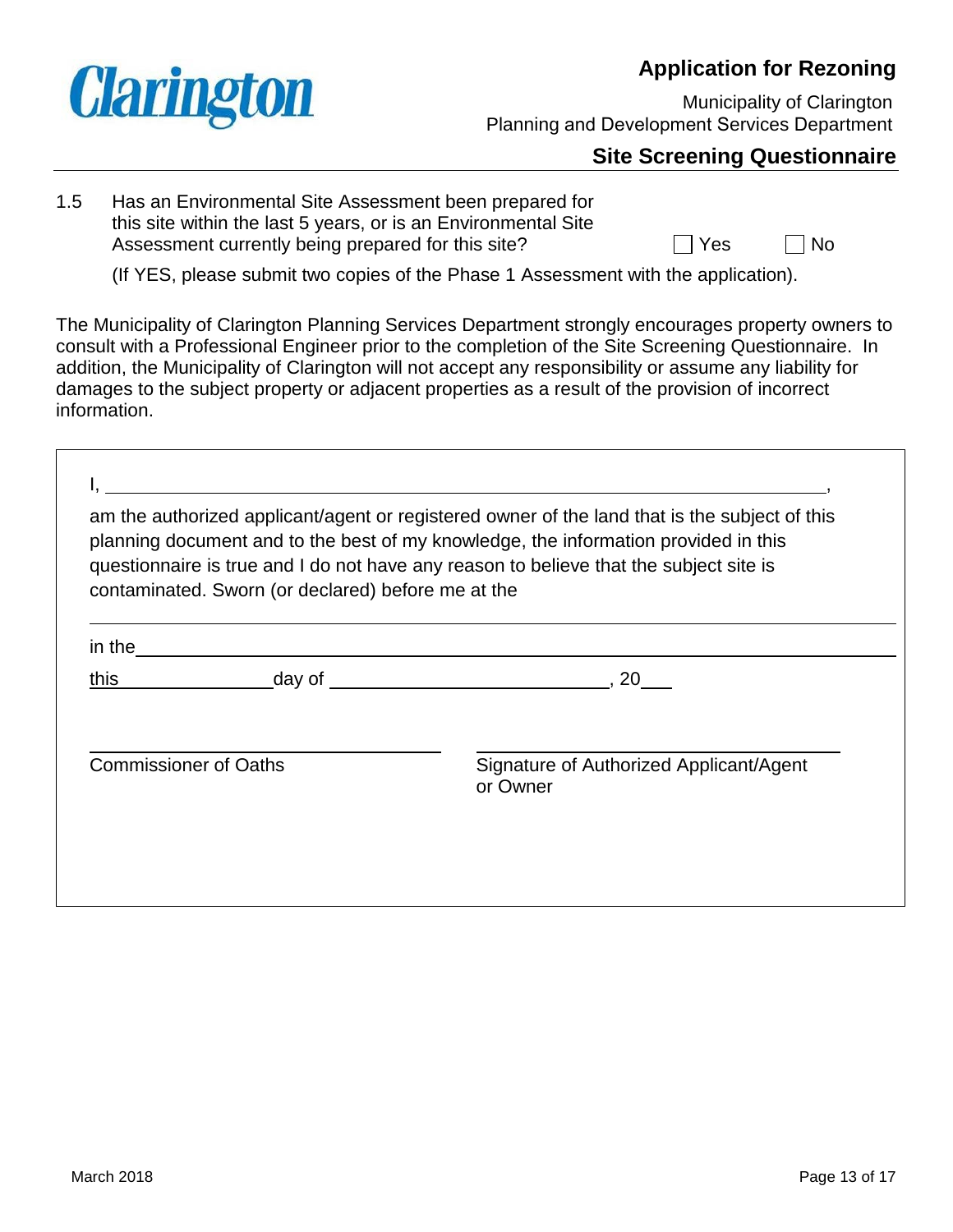

Municipality of Clarington Planning and Development Services Department

## **Minimum Distance Separation**

This is to be completed and attached to the application when applying for a new non-farm use within 1000 metres (3,280 feet) for a Type A land use and 2000 metres (6,561 feet) for a Type B land use\* of an existing livestock facility. Complete one sheet for each different set of buildings used for housing livestock.

Owner of Livestock Facility:

Telephone: Township:

- Lot: Concession:
- Closest distance from livestock facility to the property boundary of the new lot(s) or the change in land use (metres)
- Closest distance from the manure storage to the property boundary of the new lot(s) or the change in land use (metres)
- Tillable Hectares where livestock facility is located:

|                                   | Existing   | Manure System (Check One Box) |         |                          |         |  |
|-----------------------------------|------------|-------------------------------|---------|--------------------------|---------|--|
| <b>Type of Livestock</b>          | Housing    | Covered                       |         | Open Solid   Open Liquid | Earthen |  |
|                                   | Capacity # | Tank                          | Storage | Tank                     | Manure  |  |
|                                   |            |                               |         |                          | Storage |  |
| <b>Dairy</b>                      |            |                               |         |                          |         |  |
| <b>Milking Cows</b>               |            |                               |         |                          |         |  |
| <b>Heifers</b>                    |            |                               |         |                          |         |  |
| <b>Beef</b>                       |            |                               |         |                          |         |  |
| <b>Cows (Barn Confinement)</b>    |            |                               |         |                          |         |  |
| Cows (Barn with yard)             |            |                               |         |                          |         |  |
| <b>Feeders (Barn Confinement)</b> |            |                               |         |                          |         |  |
| Feeders (Barn with yard)          |            |                               |         |                          |         |  |
| <b>Swine</b>                      |            |                               |         |                          |         |  |
| Sows                              |            |                               |         |                          |         |  |
| Weaners                           |            |                               |         |                          |         |  |
| Feeder Hogs                       |            |                               |         |                          |         |  |
| <b>Poultry</b>                    |            |                               |         |                          |         |  |
| <b>Chicken Broiler/Roasters</b>   |            |                               |         |                          |         |  |
| <b>Caged Layers</b>               |            |                               |         |                          |         |  |
| <b>Chicken Breeder Layers</b>     |            |                               |         |                          |         |  |
| <b>Pullets</b>                    |            |                               |         |                          |         |  |
| Meat Turkeys (>10 kg)             |            |                               |         |                          |         |  |
| Meat Turkeys $(5 - 10$ kg)        |            |                               |         |                          |         |  |
| Meat Turkeys (<5 kg)              |            |                               |         |                          |         |  |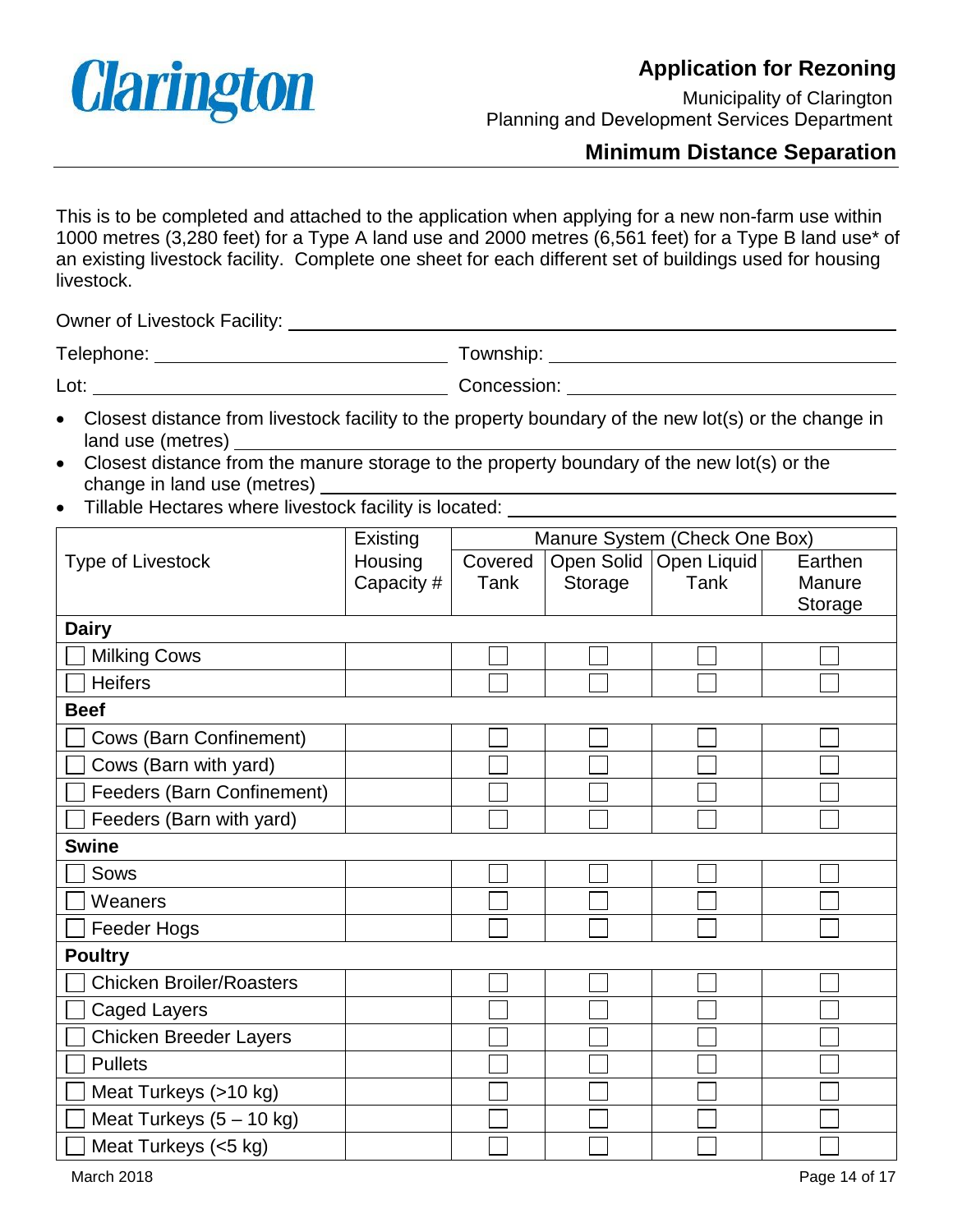

Municipality of Clarington Planning and Development Services Department

## **Minimum Distance Separation**

|                                        | Existing   | Manure System (Check One Box) |         |                          |         |  |
|----------------------------------------|------------|-------------------------------|---------|--------------------------|---------|--|
| <b>Type of Livestock</b>               | Housing    | Covered                       |         | Open Solid   Open Liquid | Earthen |  |
|                                        | Capacity # | Tank                          | Storage | Tank                     | Manure  |  |
|                                        |            |                               |         |                          | Storage |  |
| <b>Horses</b>                          |            |                               |         |                          |         |  |
| <b>Sheep</b>                           |            |                               |         |                          |         |  |
| <b>Adult Sheep</b>                     |            |                               |         |                          |         |  |
| <b>Feeder Lambs</b>                    |            |                               |         |                          |         |  |
| $Mink -$ Adults                        |            |                               |         |                          |         |  |
| <b>White Veal Calves</b>               |            |                               |         |                          |         |  |
| <b>Goats</b>                           |            |                               |         |                          |         |  |
| <b>Adult Goats</b>                     |            |                               |         |                          |         |  |
| <b>Feeder Goats</b>                    |            |                               |         |                          |         |  |
| Other:                                 |            |                               |         |                          |         |  |
| The above information was supplied by: |            |                               |         |                          |         |  |

(Please print)

Name: when the contract of the contract of the contract of the contract of the contract of the contract of the contract of the contract of the contract of the contract of the contract of the contract of the contract of the

Signature:

Firm (If Applicable):

**\***The Ontario Ministry of Agriculture and Rural Affairs, in their Minimum Distance Separation Implementation Guidelines state that Type A land uses are characterized by uses that have a lower density of human occupancy, habitation or activity, such as residential dwellings on lots zoned agriculture and Type B land uses are characterized by uses that have a higher density of human occupancy, habitation or activity, such as residential subdivisions or major recreational uses.

#### **FOR MUNICIPAL USE ONLY**

| <b>Minimum Separation Distance:</b>                    |       |       |     |  |
|--------------------------------------------------------|-------|-------|-----|--|
| Does the Application Comply With the MDS Requirements? |       | l Yes | ⊥No |  |
| Prepared by:                                           | Date: |       |     |  |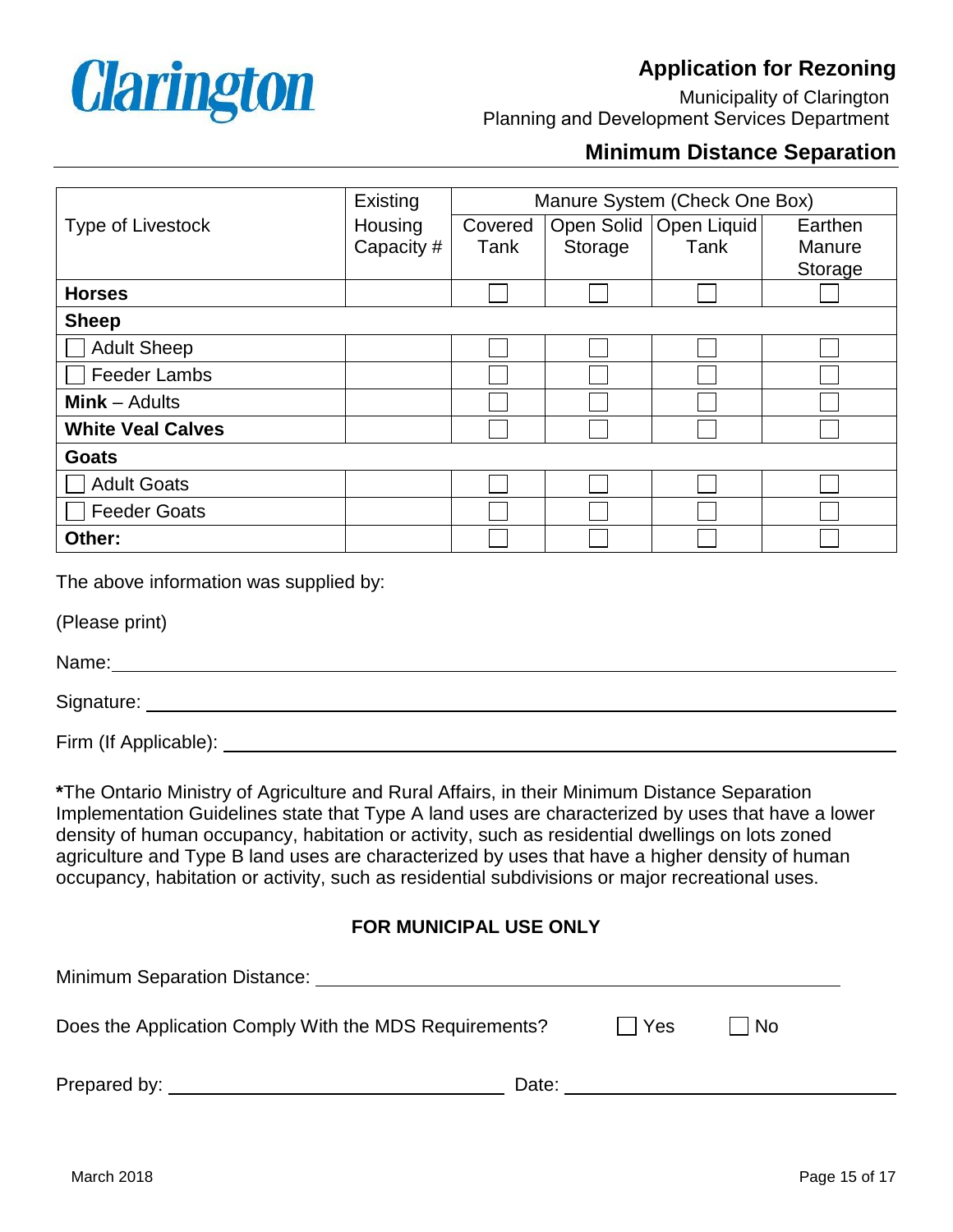

Municipality of Clarington Planning and Development Services Department

## **Appendix 1**

# **Plans/Drawings Required for Rezoning Application:**

A sketch showing, in metric units:

- 1. boundaries and dimensions of the subject land;
- 2. location, size and type of all existing and proposed buildings and structures on the subject land, indicating their setbacks to all lot lines;
- 3. the approximate location of all natural and artificial features such as watercourses, wooded areas, ditches, buildings, railways, pipelines, utilities etc. that,
	- a. are located on the subject land and on land that is adjacent to it, and
	- b. in the applicant's opinion, may affect the application;
- 4. the current uses of land that is adjacent to the subject land;
- 5. the location, width and name of any roads within or abutting the subject land, indicating whether it is an unopened road allowance, a public travelled road, a private road or a right of way;
- 6. if access to the subject land will be by water only, the location of the parking and docking facilities to be used; and
- 7. the location and nature of any easement affecting the subject land.

#### **The following are criteria for determining what constitutes a major Zoning By-law Amendment application:**

- Associated with an Official Plan Amendment;
- Associated with an application for proposed Plan of Subdivision
- Application involving multiple properties, except for commercial and industrial related applications; and/or
- Any application that requires the review of technical support documents or studies (e.g. environmental analyses, transportation studies, retail market studies), except for commercial and industrial related applications.